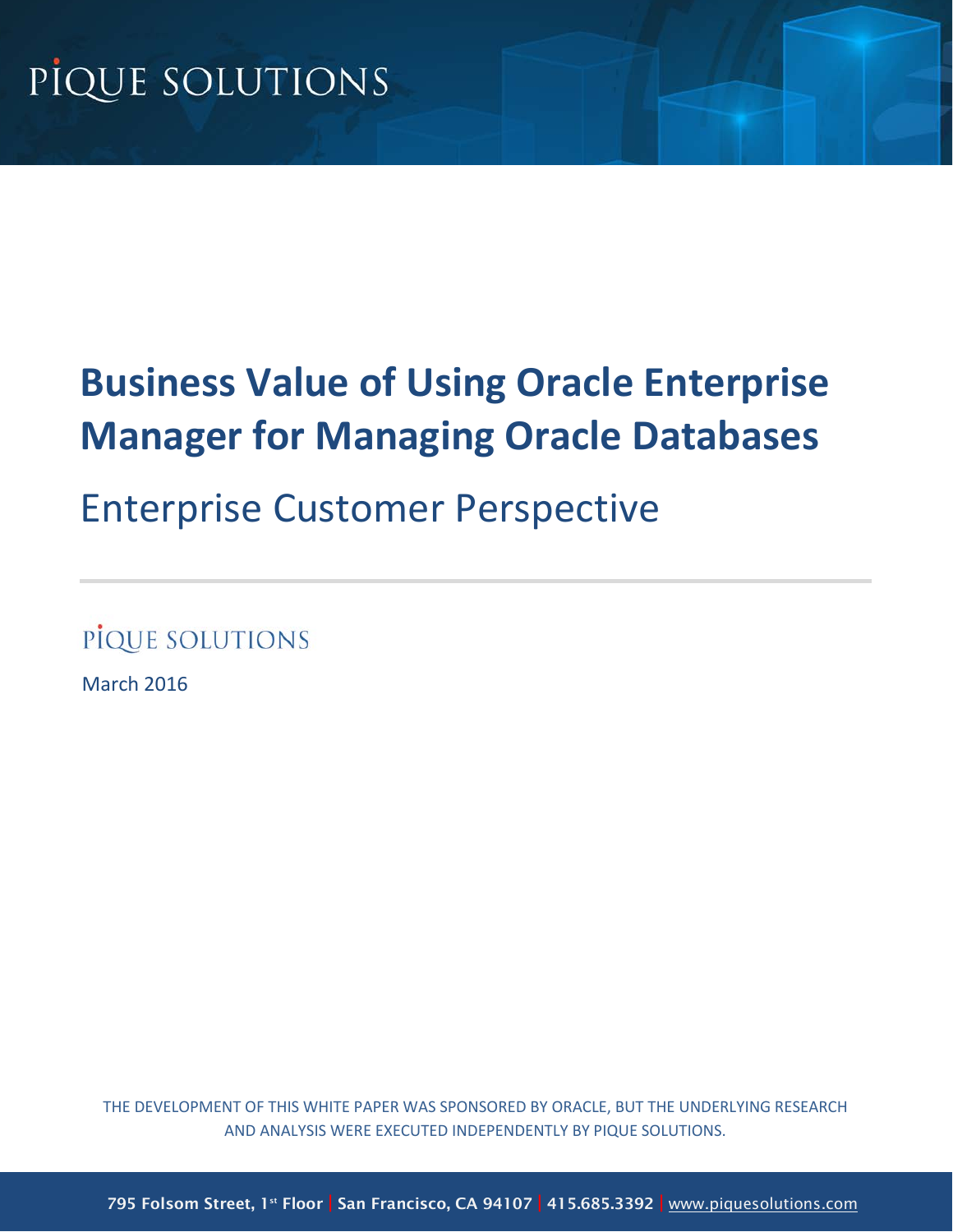## **Contents**

| The Business Case for Oracle Enterprise Manager Database Management Packs 7          |  |
|--------------------------------------------------------------------------------------|--|
|                                                                                      |  |
|                                                                                      |  |
| Database Administration Productivity and Efficiency (Three-Year Savings of \$7.8M) 8 |  |
| Avoided Cost to Scale: Growth Enablement (Three-Year Savings of \$3.1M) 10           |  |
| Agility: A Dramatic 92% Average Shorter Database Deployment Cycle Time 11            |  |
| Performance and Resource Optimization (Three-Year Cost Savings of \$1M) 12           |  |
|                                                                                      |  |
|                                                                                      |  |

Pique Solutions is a management consulting and market analysis firm supporting primarily Fortune 500 companies in the information technology sector. Pique is based in San Francisco, California.

Visi[t www.piquesolutions.com](http://www.piquesolutions.com/) to learn more about our consulting and market research services.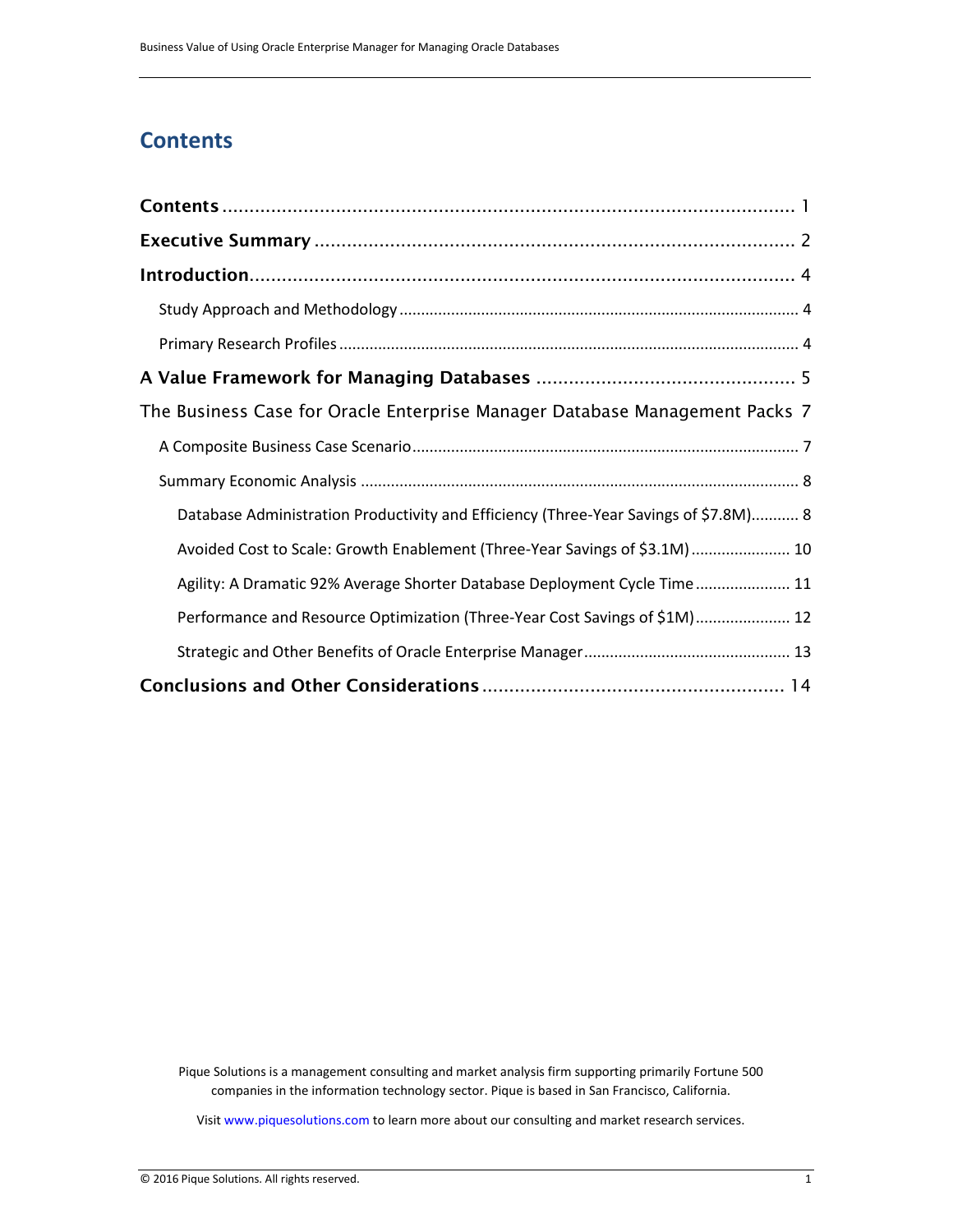## <span id="page-2-0"></span>**Executive Summary**

Managing databases is increasingly about striking a balance between proliferating and consolidating in enterprise environments. Multiple studies prove that while there is growing business demand for databases, operational teams are constrained by budgetary pressures and often unable to meet the demand in a timely fashion. This places a premium on the ability to manage these two conflicting forces.

Pique Solutions was commissioned by Oracle to investigate to what extent Oracle Enterprise Manager customers are able to meet these challenges and to quantify the impact of using Oracle Enterprise Manager on IT operational management costs, database administrator (DBA) productivity, and business agility. The results of our research demonstrate two dichotomous scenarios: (a) operating at enterprise scale without a unified management capability results in a huge ongoing management cost and resource burden that snowballs continuously along with expanding database estates, and (b) Oracle Enterprise Manager enables customers to manage more databases and more data more effectively by providing integrated and comprehensive management capabilities across the life cycle of the database environment and, in many cases, the full application-to-disk IT stack. Benefits stated by study participants include a dramatic increase in DBA and other IT staff productivity, quantifiable cost reduction and avoidance, increased business agility, and reduction in risk. The impact to companies using Oracle Enterprise Manager is in most cases transformational versus incremental.

As part of the study, Pique Solutions interviewed and collected detailed data from seven companies using Oracle Enterprise Manager to manage Oracle Database and its underlying infrastructure and then measured the benefits and management cost savings of the Oracle Database Management solution. Primary research and economic modeling based on a composite profile of study participants found the following key benefits:

- ⊕ A 60% lower operational management cost with Oracle Enterprise Manager, driving nearly \$12M in database management cost savings over three years, including in the areas of staff efficiency, resource optimization, and avoided cost to scale (**Figure 1**).
- ⊕ Increased efficiency to manage larger and more dynamic database estates without adding resources and, in some cases, reducing the overall staffing profile and shifting work to focus on higher-level strategic projects critical to the business.
- ⊕ Increased agility with an order-ofmagnitude shortened cycle times, with a mean reduction of 92%, for database

With Oracle Enterprise Manager, study participants found 60% lower operational management costs, the ability to manage larger and more dynamic database estates without adding staff, an over 90% reduction in database provisioning cycle time and, for DBAs, an improved quality of life in terms of shifting from after-hours firefighting to strategic career-enhancing activities."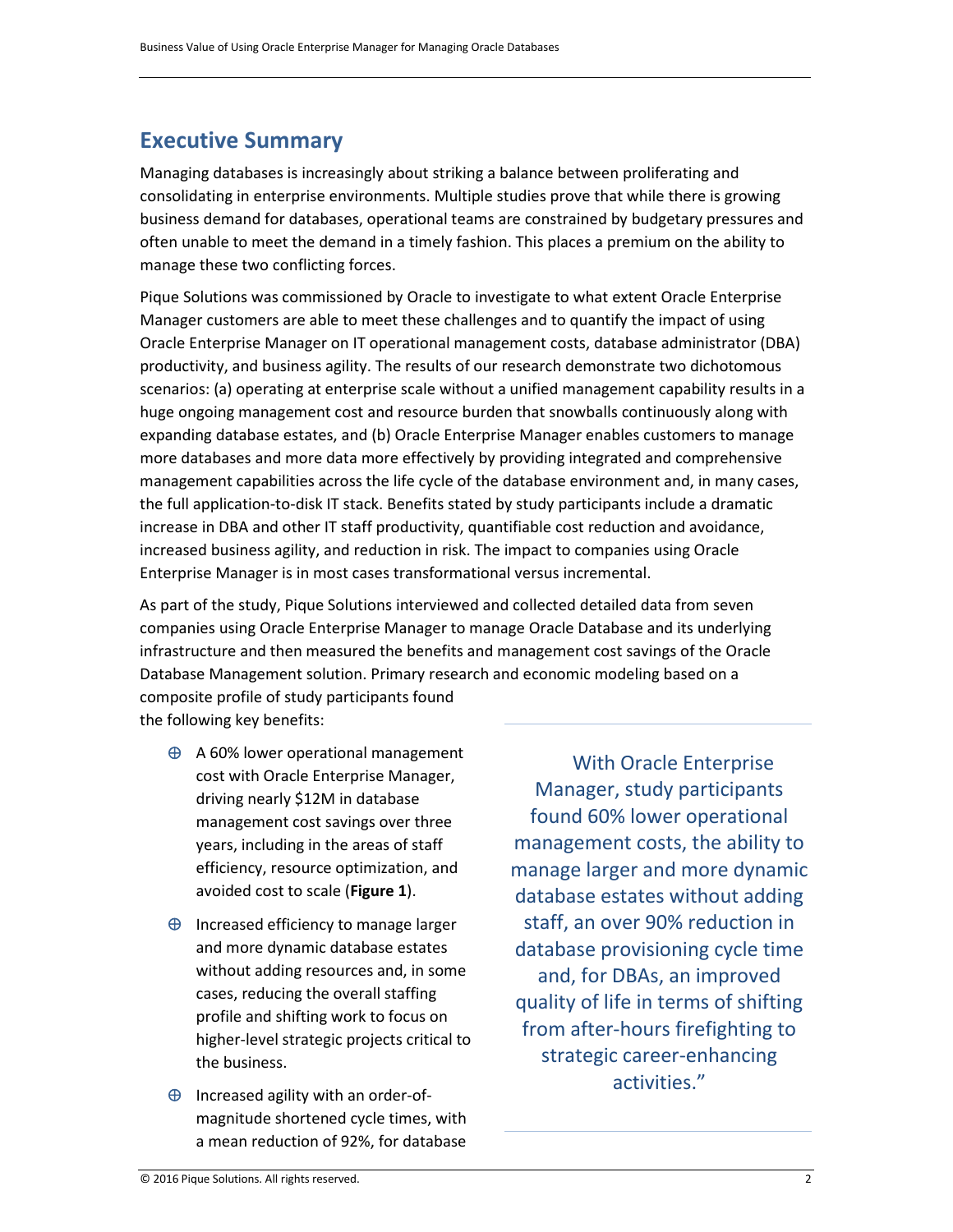provisioning and in particular for cloud deployments.

- ⊕ In many cases, a transformative shift with Oracle Enterprise Manager, allowing transparency to the business to understand the cost associated with database infrastructure and in some cases a shift in actual operating costs to the business.
- ⊕ Finally, in using Oracle Enterprise Manager, numerous DBAs cited the overall improvement in quality of life as it relates to their database work and the ability to free themselves from mundane tactical activity and proactively address more strategic, valuable, and career-enhancing activities.

**Figure 1. Three-Year IT Operational Management Cost Comparison without Oracle Enterprise Manager versus with Oracle Enterprise Manager (\$25B Organization with 1,200 Oracle Databases)**

#### **THREE-YEAR MANAGEABILITY COST COMPARISON SUMMARY** (60% lower cost profile for database-related activities)



**Without Oracle Enterprise Manager** 

**With Oracle Enterprise Manager**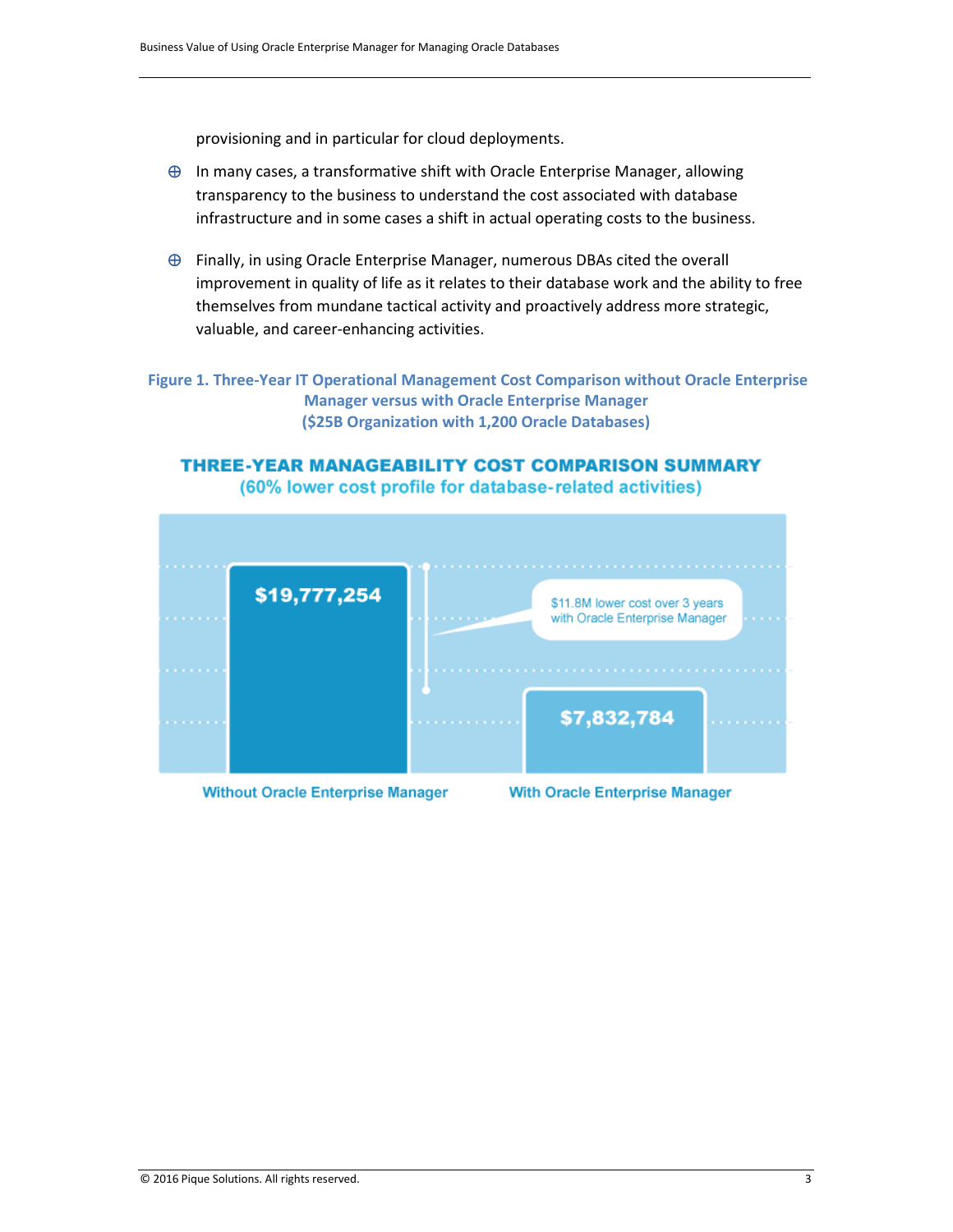## <span id="page-4-0"></span>**Introduction**

#### <span id="page-4-1"></span>**Study Approach and Methodology**

The Pique Solutions approach to quantifying business value is based on a deep engagement with a significant number of customer and partner organizations experienced with the solution under evaluation. Based on that engagement, for this study we sought to establish and measure the most common and recurring set of benefits across the customer and user base. We then used a mean or composite profile to calculate the savings over a three-year time horizon. The specific steps in the process included the following:

- ⊕ Reviewed publicly available information and secondary research regarding Oracle Enterprise Manager solutions, use cases, and key value drivers.
- $\oplus$  Conducted interviews with Oracle product management, marketing, and sales staff to collect existing customer data and further validate costs, benefits, and value drivers as experienced by current customers and partners.
- ⊕ Defined a preliminary value framework for investment, cost savings, and value based on Pique Solutions' past analyses in the database domain and project-specific research on Oracle Enterprise Manager and internal interviews.
- $\oplus$  Identified and qualified seven interviewees from a wide range of industries and worldwide locations who participated in detailed primary research and data gathering.
- ⊕ Revised cost/value model based on customer data (primary research) and publicly available secondary research.
- $\oplus$  Developed this paper to summarize the research findings.

#### <span id="page-4-2"></span>**Primary Research Profiles**

**Table 1** includes the profiles of companies who participated in Pique Solutions' research. The research involved one-hour interviews with each company and completion of a detailed data collection instrument.

#### **Table 1. Research Participant Company Profiles**

A large **European Federal Agency** that manages an estate of 620 Oracle Database instances deployed in a private cloud environment. Two-thirds of the databases are development and test instances supporting a development team creating and maintaining applications used by the 20,000-agency workforce. Five DBAs are involved in the implementation and administration of all of the Oracle Database estate, using the Oracle Diagnostics Pack and the Oracle Tuning Pack along with the Oracle Cloud Management Pack for Oracle Database.

A **Fortune 500 U.S.-Based Hotel and Leisure Company** with an employee base of 200,000 and a database estate of 15,000 Oracle Database instances. A team of 59 DBAs manages the database infrastructure and life cycle.

A **U.S. Global Systems Integration Company** with expertise in database administration, development, and engineered systems. The database team is experienced with all of the Oracle Enterprise Manager Database Management Packs.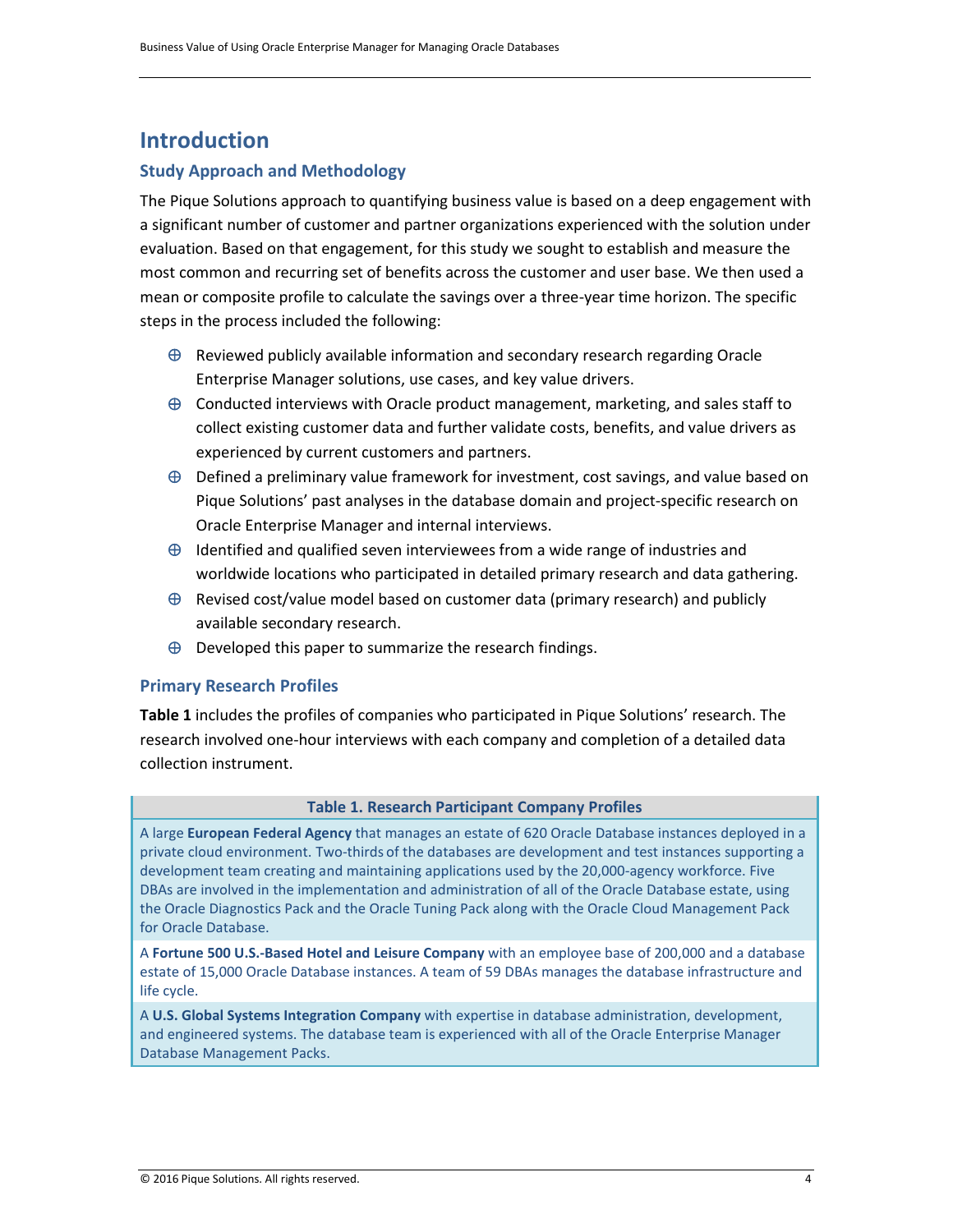#### **Table 1. Research Participant Company Profiles**

A global **U.S. Food Service Company** with 2,000 database instances on 380 database servers in **100** different locations in **40** countries. The estate is managed by a global management and administration team. Every Oracle Database is managed by Oracle Enterprise Manager, using Oracle Diagnostics Pack, Oracle Tuning Pack, and Oracle Lifecycle Management Pack for Database. A total of 49 DBAs are involved in the "run" and "change" teams, with the run team focused on production and change on development and testing.

A large **U.K. Retailer** with 750 database instances supporting corporate and retail operations. A team of 28 DBAs manages the **environment, using Oracle Diagnostics Pack, Oracle Tuning Pack, and Oracle Lifecycle Management Pack for Database,** with 8 full-time DBAs in the **United Kingdom** augmented by 20 offshore DBAs.

A **Fortune 100 U.S. Financial Services Provider** with a database estate of 1,200 database instances, 40% of which run Oracle Real Application Clusters One Node, 30% run Oracle Real Application Clusters multinode, and the remainder are standalone. A team of 22 DBAs manages the environment, using Oracle Diagnostics Pack, Oracle Tuning Pack, and Oracle Lifecycle Management Pack for Database, with half the DBAs on the development team and the other half on the production team.

A large **U.S. Systems Integration Firm** with a consulting practice that includes cloud management and DevOps for Fortune 1000 customers primarily in the United States.

## <span id="page-5-0"></span>**A Value Framework for Managing Databases**

This section provides a framework for the economic and value analysis and how the value flows and is manifested through the different Oracle Enterprise Manager Management Packs. Essentially, there is a productivity and efficiency effect on the users of the capabilities in both automating existing manual activities and performing activities they could not do before. That leads to a cost savings and avoided cost associated with confidently transitioning work to more junior resources and scaling the database operation. The agility layer represents the impact from a process or cycle time perspective. In many cases, the productivity and efficiency result in shortened cycles and/or the ability to scale without adding resources. Finally, there are strategic benefits that may not be quantifiable per se but are an important factor in the value of Oracle Enterprise Manager's capabilities. These could include reduction in or better management of risk, compliance management, and improved quality of life for the IT team.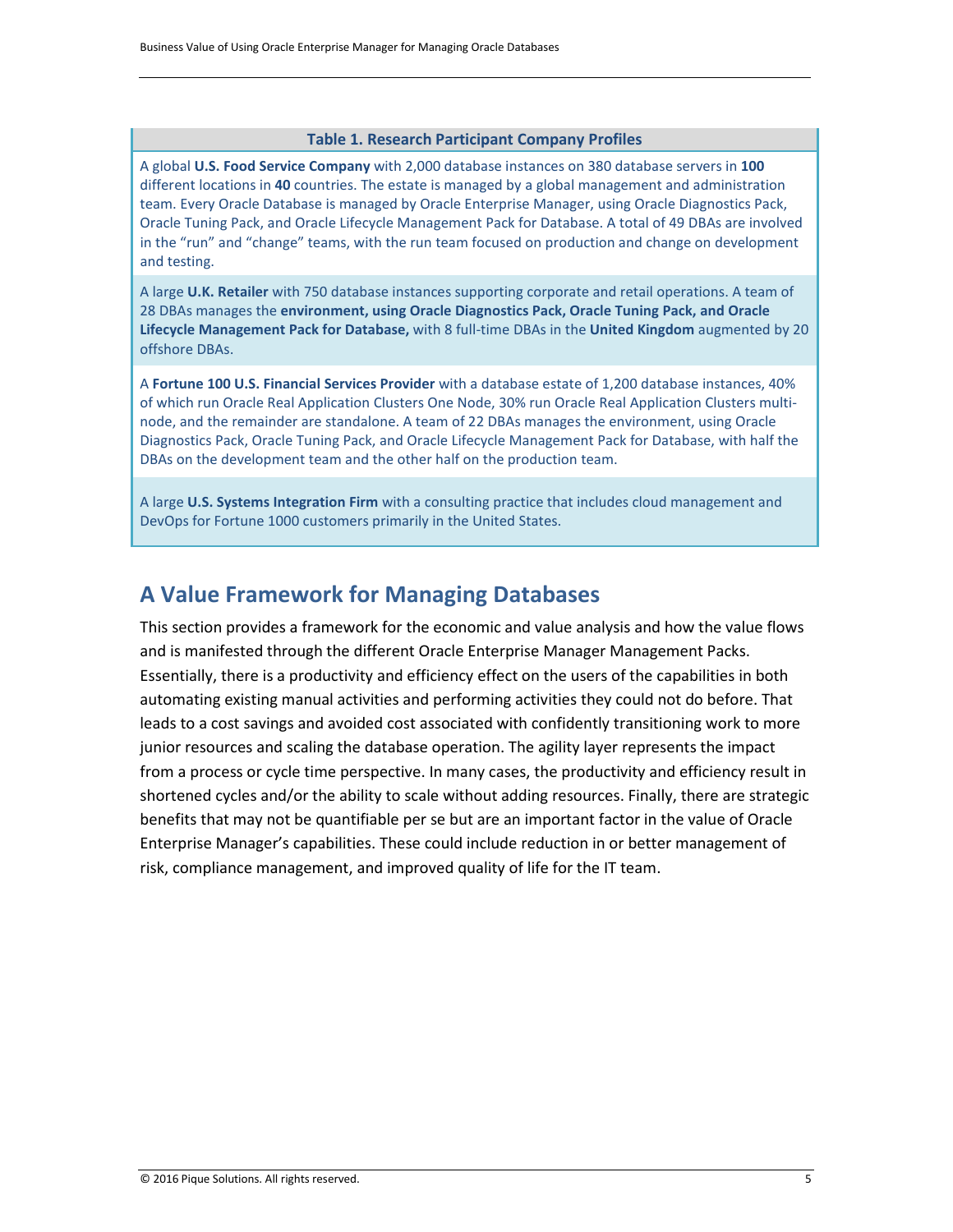**Figure 2** below depicts the flow of value and the business benefits of using Oracle Enterprise Manager Management Packs for database management.





The specific value drivers and descriptions are outlined in **Table 2**.

| <b>Table 2. Framework Value Drivers</b>       |                                                                                                                                                         |                                                                                                                                     |  |  |
|-----------------------------------------------|---------------------------------------------------------------------------------------------------------------------------------------------------------|-------------------------------------------------------------------------------------------------------------------------------------|--|--|
| <b>Category</b>                               | <b>Description</b>                                                                                                                                      | <b>Key Value Drivers</b>                                                                                                            |  |  |
| Cost & Scale                                  | The value (cost savings or<br>avoided cost) from<br>automation of manual<br>activities or the result of<br>management capabilities                      | • Administrator productivity and efficiency<br>• Performance and resource optimization<br>• Business application owner productivity |  |  |
| Agility                                       | The process, cycle time, or<br>scalability savings (generally<br>expressed as $x\%$<br>faster/shorter than before<br>deployment of management<br>packs) | • Reduction in database deployment cycle<br>time                                                                                    |  |  |
| <b>Strategic and Other</b><br><b>Benefits</b> | Other benefits not necessarily<br>quantifiable via dollars or<br>metrics                                                                                | • Quality of life<br>• Risk management or mitigation<br>Compliance<br>$\bullet$<br>• New service enablement                         |  |  |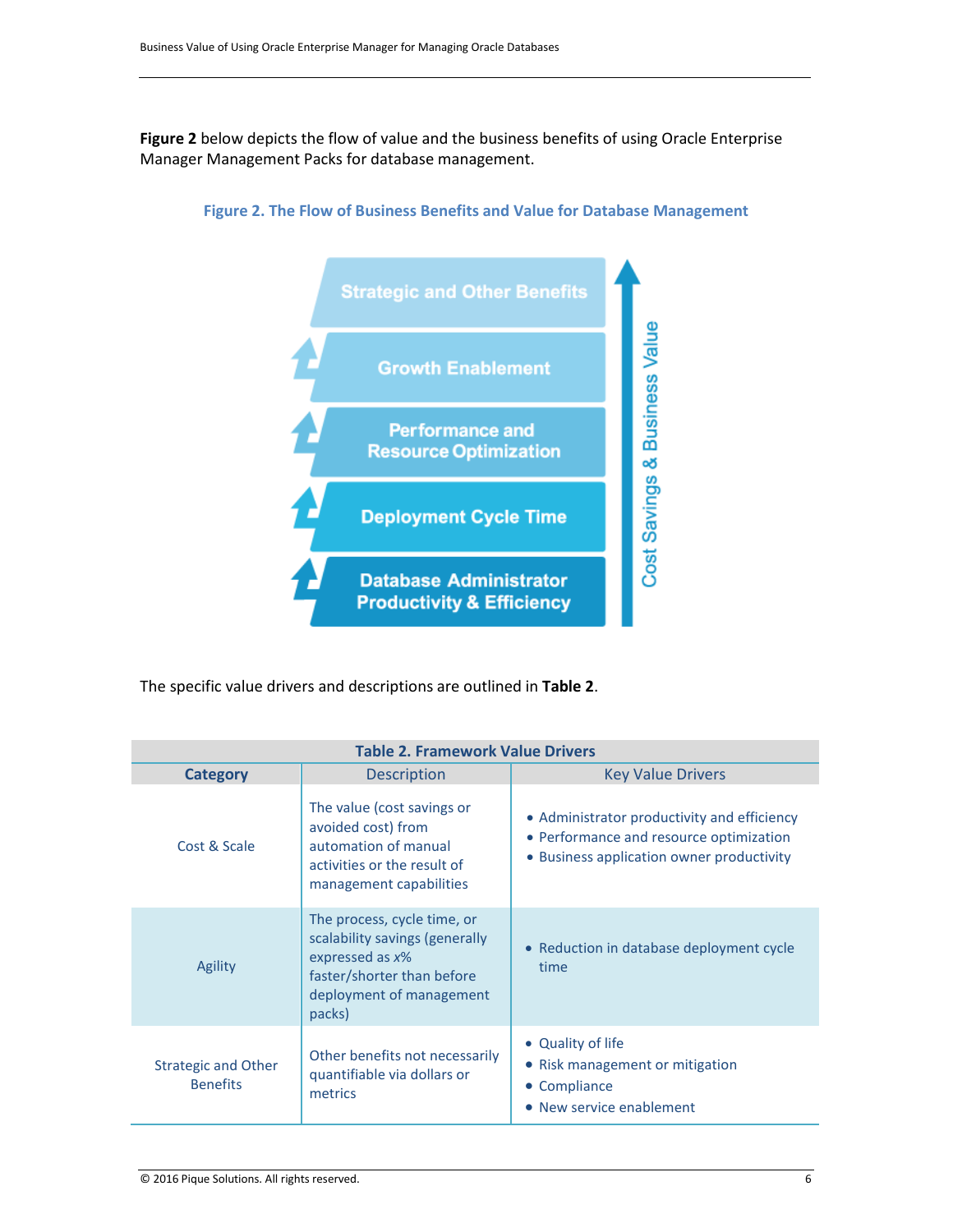## <span id="page-7-0"></span>**The Business Case for Oracle Enterprise Manager Database Management Packs**

Now that we have described and presented the logical and thorough cost/business value framework, we present the business case based on the synthesized data from our primary and secondary research. Using the model, we input the primary research data and demonstrate the economic and strategic benefits for adoption. We begin at a high-level summary analysis and progress to the more detailed comparative analysis and calculations. Lastly, we discuss the more strategic considerations as they relate to the primary research participants' input to the study.

#### <span id="page-7-1"></span>**A Composite Business Case Scenario**

Pique Solutions developed a composite profile based on the typical company and mean deployment scope aggregated from the primary research participant data. This data serves as the basis for the calculations in the economic analysis. The details are listed in **Table 3**.

| <b>Table 3. Composite Company Profile</b>                                  |                                                                                                    |  |  |
|----------------------------------------------------------------------------|----------------------------------------------------------------------------------------------------|--|--|
| <b>Element</b>                                                             | <b>Values</b>                                                                                      |  |  |
| Deployment Type                                                            | Private cloud deployment of development and test<br>databases with on-premise production databases |  |  |
| <b>Company Size</b>                                                        | \$24B annual revenue; workforce of 33,000                                                          |  |  |
| Annual Growth in Database Infrastructure                                   | 20%                                                                                                |  |  |
| Number of Database Instances                                               | 1,200                                                                                              |  |  |
| <b>Number of DBAs</b>                                                      | 22                                                                                                 |  |  |
| Number of Operations Staff (Level 2)                                       | 12                                                                                                 |  |  |
| <b>DBA Annual Salary</b><br>(5–10 years' experience, full time + benefits) | \$150,000<br>(Source: salary.com)                                                                  |  |  |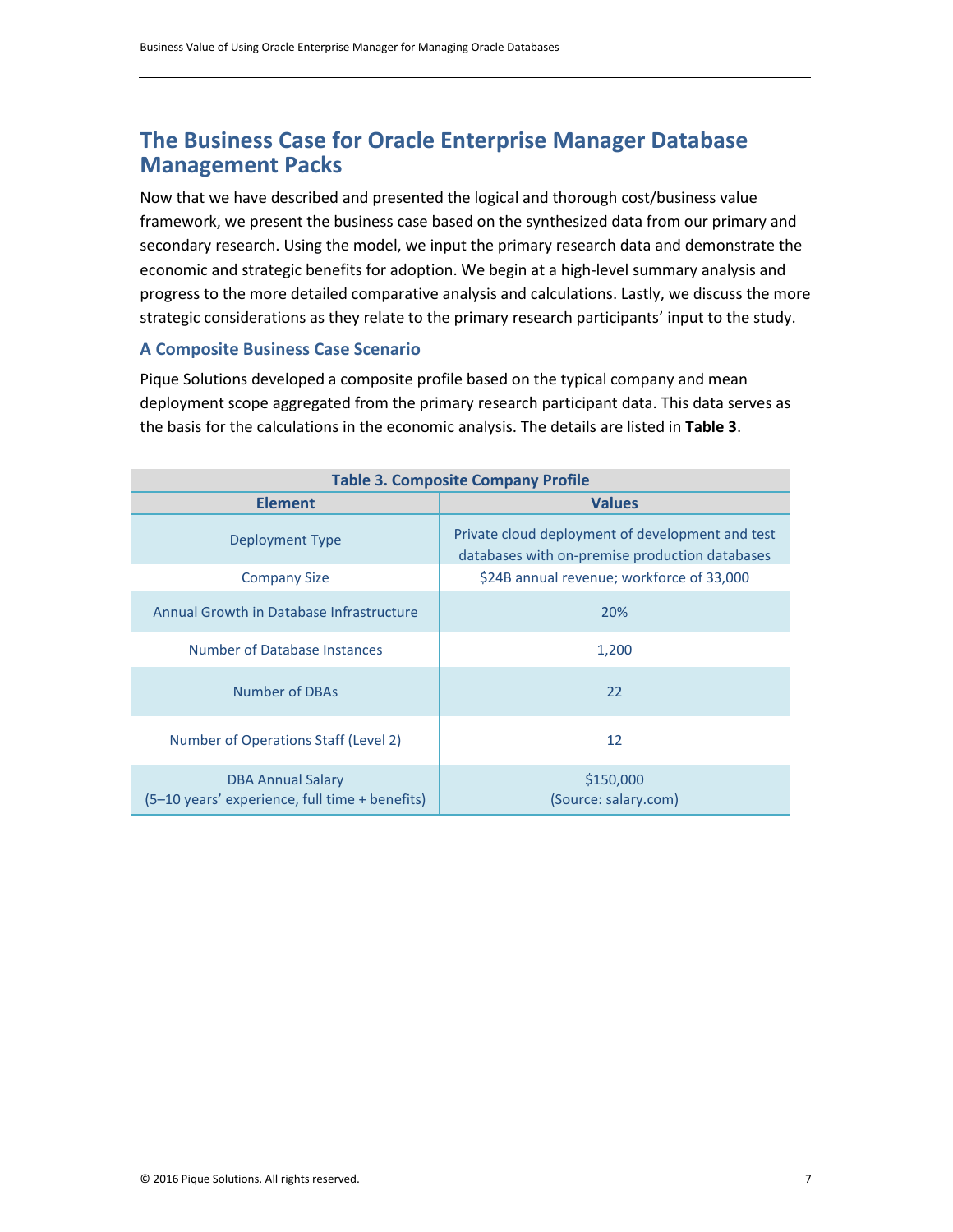#### <span id="page-8-0"></span>**Summary Economic Analysis**

**Figure 3** presents the management cost savings for the composite company modeled over a period of three years, a total of nearly \$12M in savings over the time horizon. There are substantial savings in each of the areas of the framework, with the largest savings coming from database administration and growth enablement. The management cost savings increase each year due in large part to the year-over-year growth in the database environment.



**Figure 3. Three-Year Management Cost-Savings Summary (\$24B Organization with 1,200 Oracle Database Instances with 20% YoY growth)**

#### <span id="page-8-1"></span>Database Administration Productivity and Efficiency (Three-Year Savings of \$7.8M)

Based on the composite environment, the database administration team using Oracle Enterprise Manager consists of 22 full-time DBA resources, including roughly half supporting the development team and the other half the production team. Pique Solutions' research found that organizations not using the Oracle Enterprise Manager capabilities required an average of 100% more, or double the effort, to handle their ongoing database administration workload. This was due to using manual administrative tasks and procedures. This percentage did vary by deployment, with some citing 60% efficiency improvement and others citing 150% based on the extent and utilization of the database management packs and the dynamics of their deployment. As a result of the staff size and using mean database administration salaries,  $^{1}$  $^{1}$  $^{1}$ administrator efficiency and productivity equate to a savings of nearly \$7.8M over three years.

l

<span id="page-8-2"></span><sup>&</sup>lt;sup>1</sup> http://swz.salary.com/SalaryWizard/Oracle-Database-Administrator-Salary-Details.aspx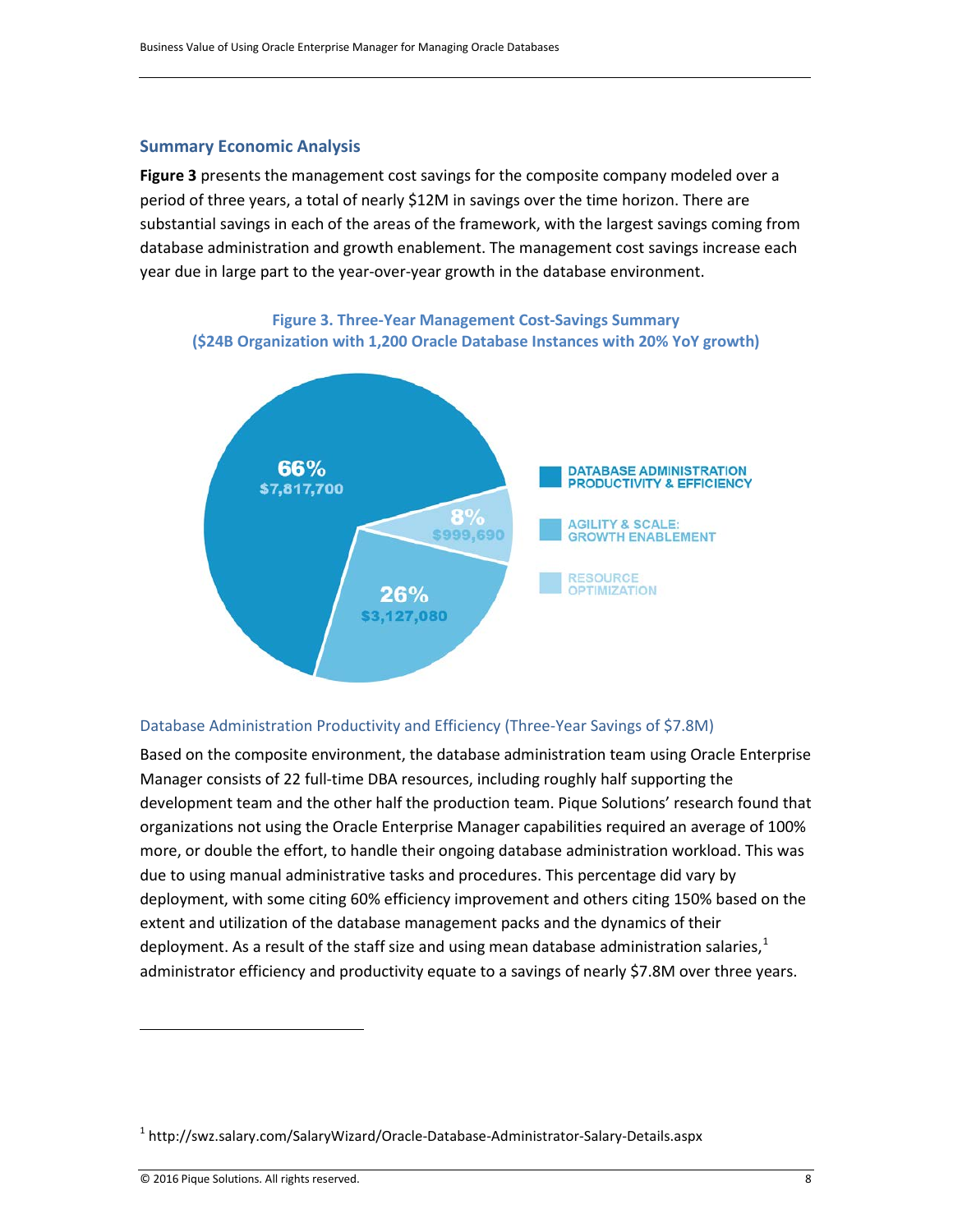The key capabilities cited by study participants as driving the database administration savings are as follows:

- $\oplus$  A unified view and a singular tool used across databases, including standalone and more complex cluster environments.
- ⊕ Streamlined and consistent provisioning of databases based on a standard "gold image" with automated inheritance of configuration and profiles for monitoring and alerts.
- $\oplus$  Automation of manual activities for configuration, configuration management, and patching.
- $\oplus$  An objective source of truth for configurations across the production, development, and testing deployment environments.
- $\oplus$  Improved collaboration and efficiency among teams, with all using the same tool- and data-driven decision-making.
- ⊕ Automated deployment, redeployment, and undeployment of database instances.
- $\oplus$  The ability to transition previously high-cost work activities to other teams, such as operations, because they can now be performed without high-end skills and knowledge.
- $\oplus$  The ability to maximize database performance by detecting and preventing issues.
- ⊕ Historical performance monitoring, which frees up administrators from actively monitoring servers while still providing the ability to identify performance issues.
- ⊕ Dramatic reduction in the number of issues, resulting in less time spent processing and resolving them.

A database architect at the global U.S. food service company with 2,000 database instances on 380 database servers in a hundred different locations recently saw its administrator productivity and service quality improve dramatically as it partnered with third-party vendors and suppliers to manage its global database estate. Oracle Enterprise Manager was a key factor in the ability to execute on this strategy, which drove productivity savings in the millions of dollars per year. He explained, "I don't see how we could have successfully executed our database management strategy and partnership without the benefit of Oracle Enterprise Manager. The more you can do with automation, the better.

"I don't see how we could have successfully executed our database management strategy and partnership without the benefit of Oracle Enterprise Manager."

#### **Database Architect**

Global U.S. Food Service Company

Especially when you're dealing with an outside firm and the majority of their operations team are limited in focus and scope. We saw as much button-clicking as possible rather than writing scripts and running commands manually. We make fewer mistakes as a team using the tools than if we were doing things manually. It's not only the number of people but the quality of work that it enables an entry-level DBA, or even an experienced DBA, to do more complex tasks because they can use Oracle Enterprise Manager to do it."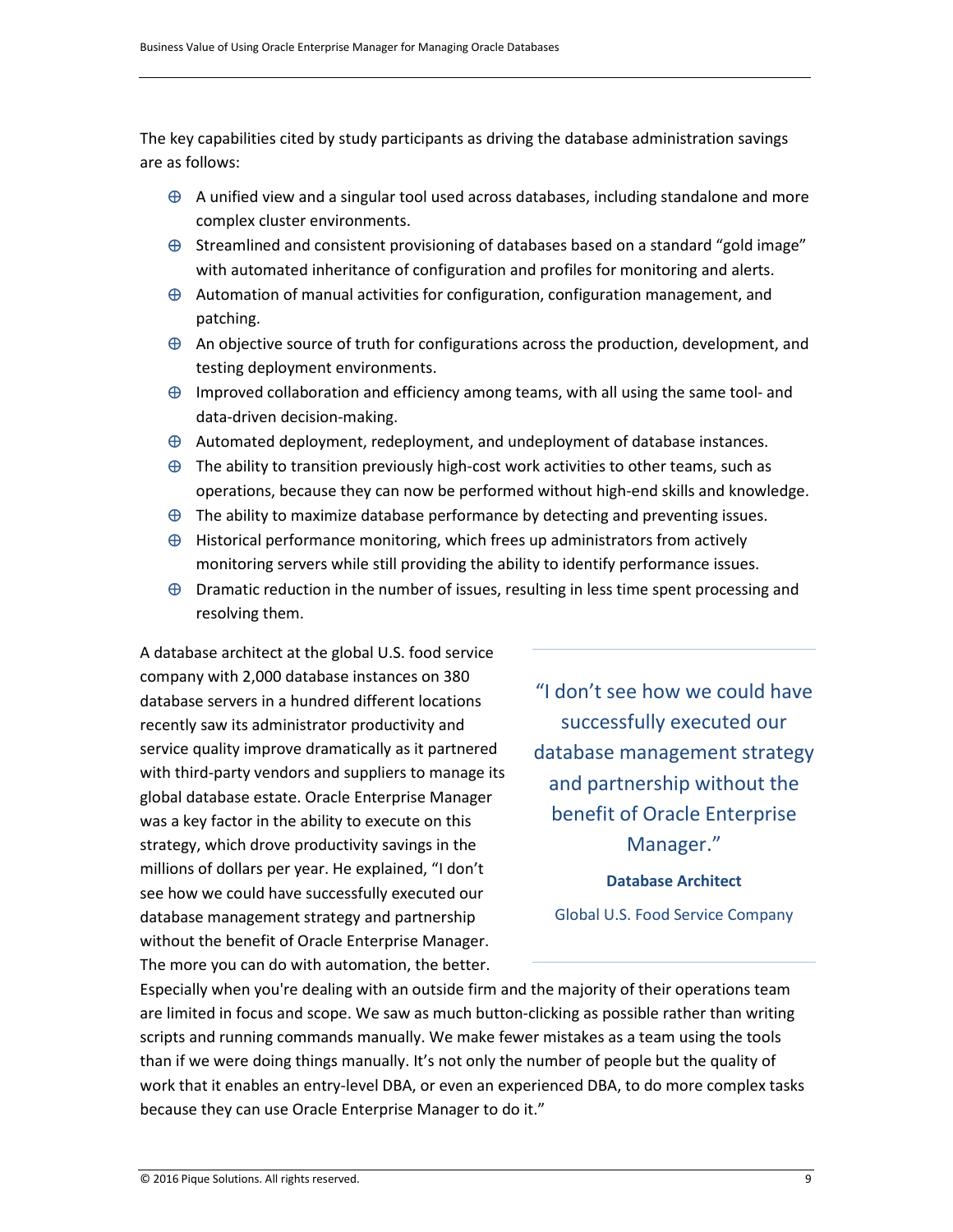#### <span id="page-10-0"></span>Avoided Cost to Scale: Growth Enablement (Three-Year Savings of \$3.1M)

Another significant advantage of Oracle Enterprise Manager for every company interviewed was the ability to support scaled database environments quickly and easily without adding corresponding effort or additional staffing. All of the companies interviewed were growing in terms of their database capacity and private cloud initiatives. Those companies that had a need for agile enterprise scenarios cited dramatic growth in databases requested by development and testing teams.

With Oracle Enterprise Manager, respondents found they could easily scale the environment without adding resources. Without Oracle Enterprise Manager capabilities, growth in environment required the addition of staff, with a cumulative impact on the longterm staffing profile. In the composite scenario, with year-over-year growth of 20%, this equates to a cost savings of \$3.1M over three years.

The European federal agency who participated in our study has an Oracle Database estate of 620 instances, 200 in production and 420 in development and test. They are growing at the rate of roughly 120 database instances per year. As indicated in the previous section (**Table 3**), leveraging the capabilities of Oracle Enterprise Manager, in particular Oracle Cloud Management Pack, they have reduced provisioning cycle time 99% from 10

"If we did not have Enterprise Manager, I would easily have to double to triple the size of my DBA team. With the Cloud Management pack, we have reduced the database provisioning process from 10 days down to 18 minutes."

> **Database Manager** European Federal Agency

days to just 18 minutes. Not only that, the new process is largely self-service for the developers so the effort required on the DBA side is just a validation step. With a team of just five DBAs, they are able to support the 20+% growth in the database estate with the same number of resources. Several other benefits have been achieved resulting from Oracle Cloud Management Pack including the ability to automatically clone and provision, within minutes, terabyte-sized databases through the Pack's Snap Clone capability and then deprovision the databases to prevent database sprawl and the associated management costs with inactive databases. Second, through the chargeback and metering capabilities, the organization's IT executives and managers were able to gain visibility into the cost associated with each database provisioning request in terms of size of database and other factors. While they did not initially decide to fully shift the cost to the various lines of business, they instead provided them with the visibility to help drive better decisions for application services and deployments.

In the words of the database manager, "If we did not have Oracle Enterprise Manager, I would easily have to double to triple the size of my DBA team. With Oracle Cloud Management Pack, we have reduced the database provisioning process from 10 days down to 18 minutes.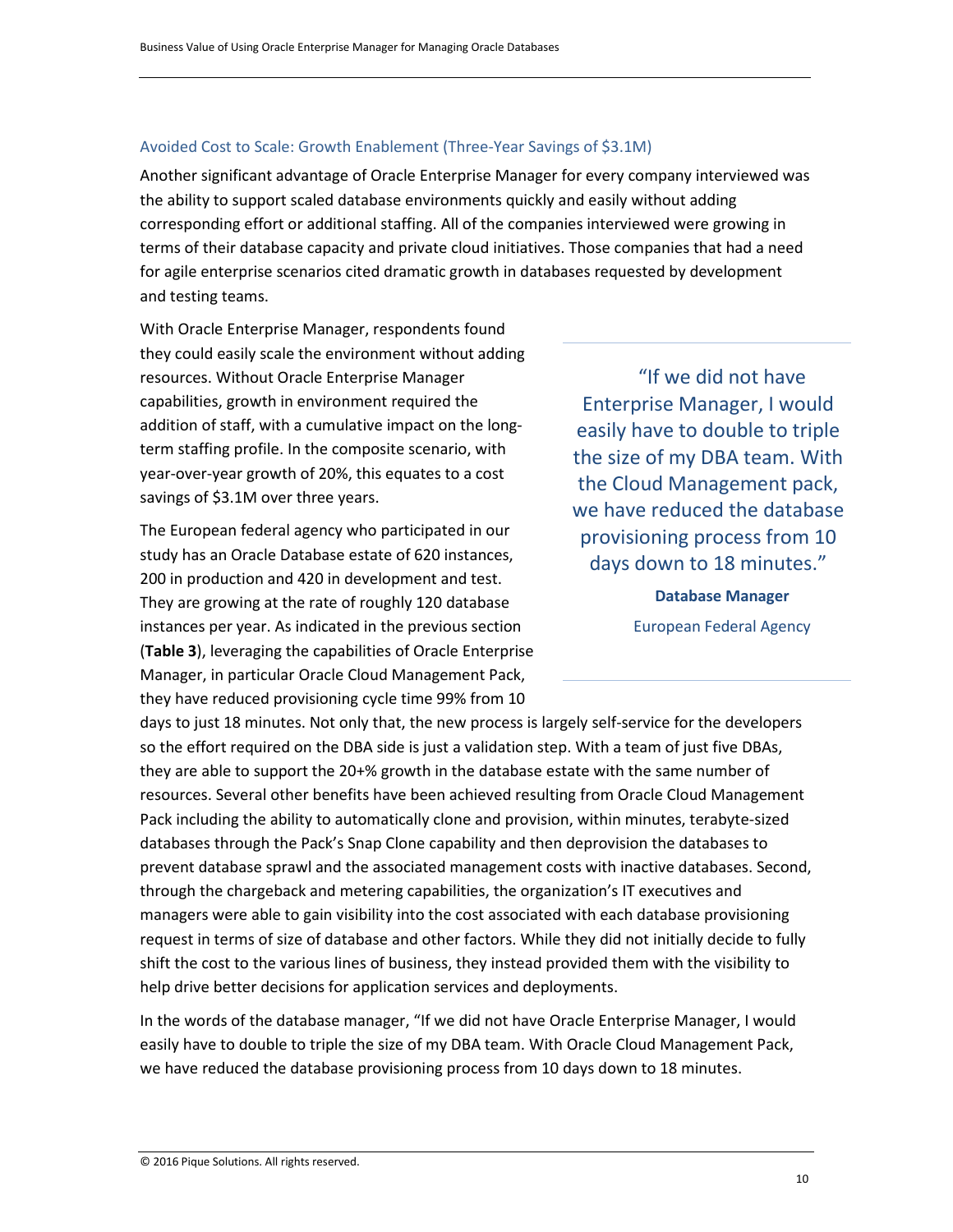#### <span id="page-11-0"></span>Agility: A Dramatic 92% Average Shorter Database Deployment Cycle Time

Implied in the previous sections discussing administrator efficiency and enabled by the automation provided by Oracle Enterprise Manager, every company interviewed cited dramatically shorter cycle times for life-cycle management activities such as database cloning, patching, and provisioning. In nearly every case, this ranged from significant to an order-ofmagnitude difference as compared to using other tools or manual efforts. What was typically measured in hours, days or, in a few cases, weeks, was reduced down to 20 minutes or less. Consider the data gathered in **Table 4** on the cycle time for database provisioning and deployment.

| <b>Table 4. Database Cycle Time Savings Data</b>         |                                                                                                                                                                                    |  |  |  |
|----------------------------------------------------------|------------------------------------------------------------------------------------------------------------------------------------------------------------------------------------|--|--|--|
| <b>Participant</b>                                       | <b>Savings</b>                                                                                                                                                                     |  |  |  |
| European Federal Agency                                  | Database provisioning cycle reduced 99% from 10 days to 18<br>minutes.                                                                                                             |  |  |  |
| U.S. Systems Integration Firm                            | Database provisioning cycle reduced 97% from 2.5–3 weeks to 3<br>hours. Weekly refresh from production for each of 120 DBs reduced<br>from 24 hours to 25 minutes with Snap Clone. |  |  |  |
| Fortune 100 U.S. Financial<br>Services Provider          | Database deployment cycle time down 77% from 30 minutes to<br>several hours to 15-20 minutes.                                                                                      |  |  |  |
| <b>U.S. Global Systems</b><br><b>Integration Company</b> | Cloud database provisioning cycle reduced 95% from 7 hours to 20<br>minutes.                                                                                                       |  |  |  |

The U.S. global systems integration company, speaking on behalf of a recent deployment of Oracle Enterprise Manager for one of their enterprise retail services customers, provided some very compelling data regarding the reduction of cycle time for two key processes. The customer

had a database estate of 120 instances but was growing at the rate of 2 per week, or essentially doubling the estate year over year. The first remarkable improvement was the overall database provisioning cycle, which, prior to the Oracle Enterprise Manager implementation, would take two-and-a-half to three weeks from request to fully executed provisioning. After implementing Oracle Enterprise Manager, that cycle was reduced by 97% to just 3 hours. Most of these new database requests were for development teams and, as such, there was a requirement to refresh the development and test databases on a weekly basis with production data. Prior to Oracle Enterprise Manager, this process would take on average 24 hours, and it needed to be done for nearly all of their 100+ development databases. Using the Snap Clone feature of Oracle

"Obviously, without Oracle Enterprise Manager, the end customer couldn't focus on anything else but provisioning databases. They couldn't address any performance issues or any security situations that were around the database."

#### **Database Lead**

U.S. Global Systems Integration Company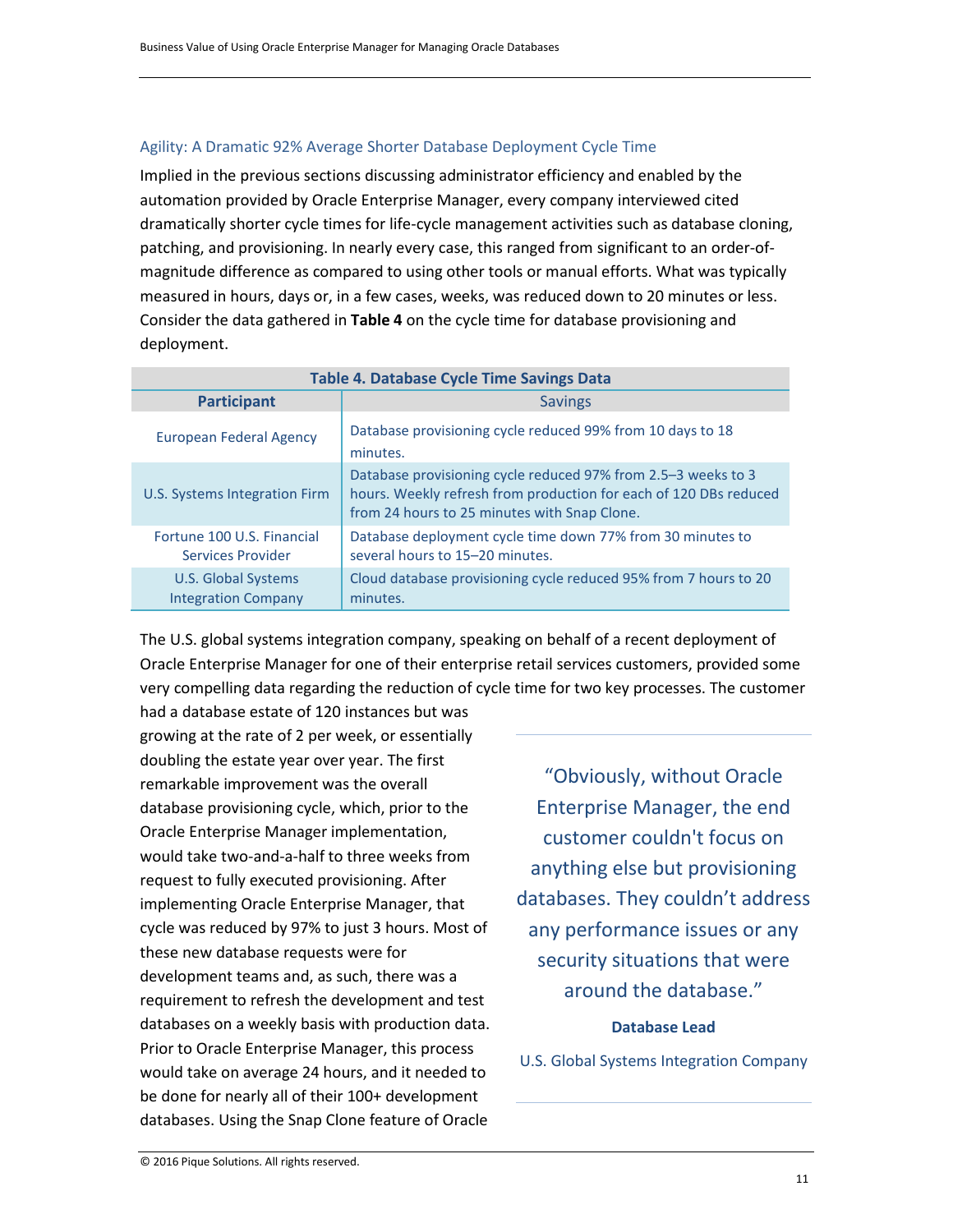Cloud Management Pack, the customers were able to replicate the production data (8 terabytes) in roughly 25 minutes. According to the database lead, "Because we're talking about a retail service company, it was an 8-terabyte database. The refresh was taking them about almost 24 hours. Obviously, without Oracle Enterprise Manager they couldn't focus on anything else but provisioning databases. They couldn't address any performance issues or any security situations that were around the database."

#### <span id="page-12-0"></span>Performance and Resource Optimization (Three-Year Cost Savings of \$1M)

Research participants also found savings from Oracle Enterprise Manager by optimizing their IT operations and removing the silos that previously separated teams based on their expertise. Most experienced a shift in work, particularly in the areas of patching and provisioning, in addition to other labor-intensive life-cycle management activities and performance monitoring.

Regarding the last point, a senior Oracle DBA at the Fortune 100 U.S. financial services provider

with a database estate of 1,200 database instances, 40% of which run Oracle RAC One Node, 30% run Oracle RAC multi-node, and the remainder were standalone, shared a key impact of Oracle Enterprise Manager: "After deploying Oracle Enterprise Manager, we have seen the number of database incidents go down nearly fivefold, from 2,800 per year down to just 600 globally. We are also catching them proactively such that the business doesn't even find out about them. As a result, unplanned downtime has been reduced by up to 40% because we are resolving issues before the business even is aware."

The other major savings component related to database administration and resource optimization stemmed from the ability to increase administrator productivity and automate a significant portion of work activities that were previously high-cost laborintensive efforts. In some cases, these were more junior on-site DBAs who were able to perform

"After deploying Oracle Enterprise Manager, we have seen the number of database incidents go down nearly fivefold. As a result, unplanned downtime has been reduced by up to 40% because we are resolving issues before the business even is aware."

**Senior Oracle DBA**

Fortune 100 U.S. Financial Services Provider

minor tasks, freeing up senior DBAs to focus on higher value-add initiatives. Oracle Enterprise Manager directly enabled this productivity savings because the tooling allows for better collaboration among team members of varying skill levels and in many ways limits the risk of errors due to the automation and controls inherent in the management and monitoring capabilities. The Database Management Packs also allowed the more senior DBAs to focus on higher-level activities, particularly those offered by Oracle Lifecycle Management Pack for Database, focusing on advanced configuration, compliance, and proactive planning. Generally speaking, these senior resources transitioned to more of an architect role, helping to broaden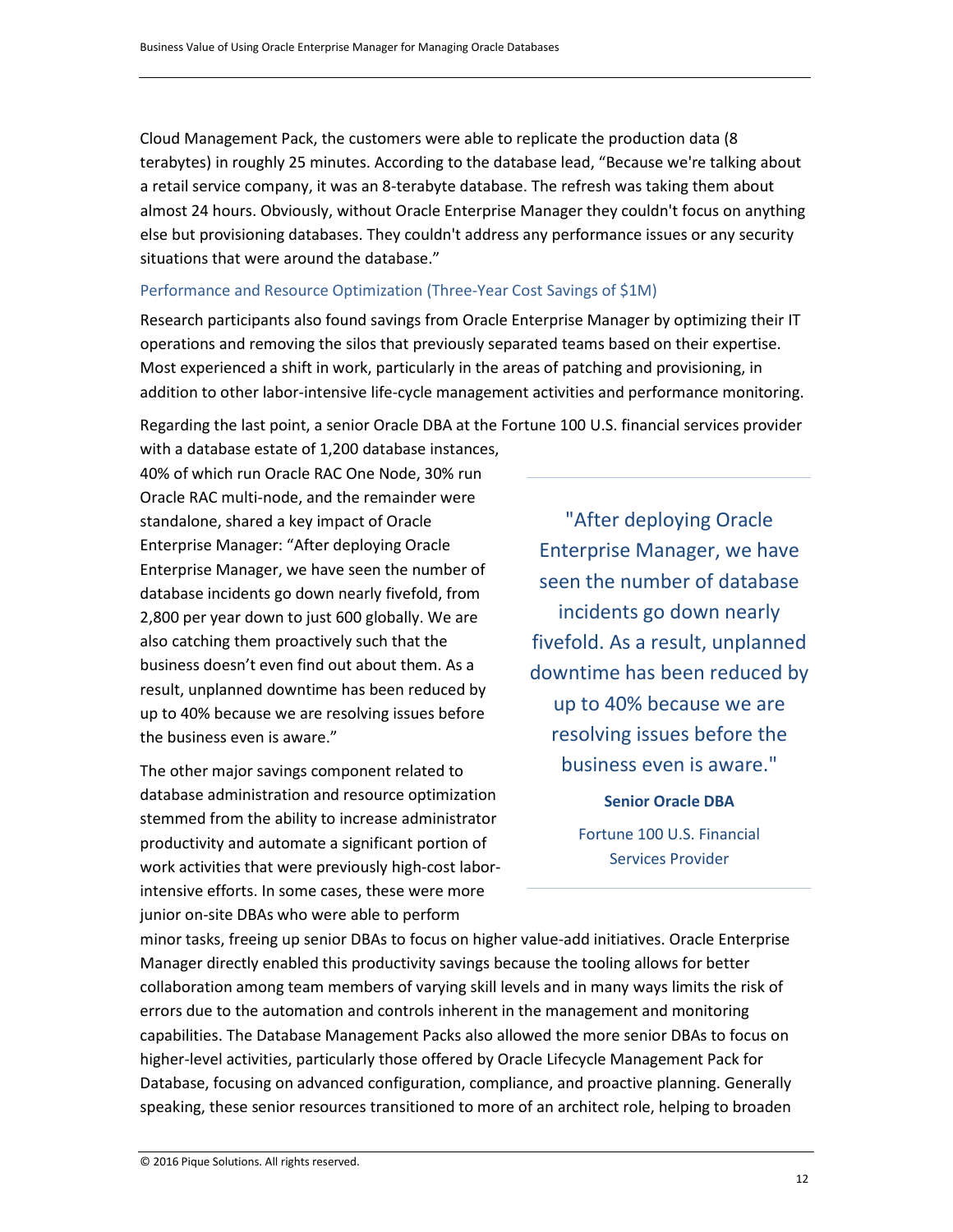their business acumen skills with a focus on becoming a consultant to the business, as compared to their previous role as pure DBA.

#### <span id="page-13-0"></span>Strategic and Other Benefits of Oracle Enterprise Manager

Beyond the quantitative findings gathered in the research and analysis, there were many other factors cited as equally important benefits stemming from the use of Oracle Enterprise Manager Database Management Packs. For those who have spent a considerable amount of time in database environments and managing enterprise databases, many study participants mentioned a tangible improvement in quality of life as it related to being on call waiting for an alert or page in the middle of the night. With Oracle Enterprise Manager, they cited a fundamental improvement in the types and levels of notifications and found far fewer off-hour alerts or, even worse, false alarms that literally kept them up in the middle of the night. Secondly, the nature of running processes with Oracle Enterprise Manager was much friendlier than in the past or with other tools, such that there was transparency as far as where tasks may have gotten stuck and being able to fix the problem. The solution diagnosed problems faster and recommended fixes that could be implemented quickly without disrupting services or the business.

The second key point related to the administration team is the ability to shift from reactive, mundane activities to proactive, value-oriented activities. Many study participants were heavy users of Oracle Diagnostics Pack and Oracle Tuning Pack and also used Oracle Lifecycle Management Pack. The administrators were performing activities such as compliance, consolidation planning, and advanced configuration tasks that at times can challenge any seasoned DBA. In the words of a database administrator for a large U.K. retailer, "If you're looking to see what the value's been added, prior to getting Oracle Lifecycle Management Pack, there was no physical way that we could've understood our

"Prior to getting Oracle Lifecycle Management Pack, there was no physical way that we could've understood our compliance position. Now, we know our compliance position every single day." **Database Administrator** U.K. Retailer

compliance position. Now, we know our compliance position every single day. I think in terms of the packs, Oracle Diagnostics Pack and Oracle Tuning Pack are a necessity, whereas Oracle Lifecycle Management Pack has transformed them, in terms of their security and compliance."